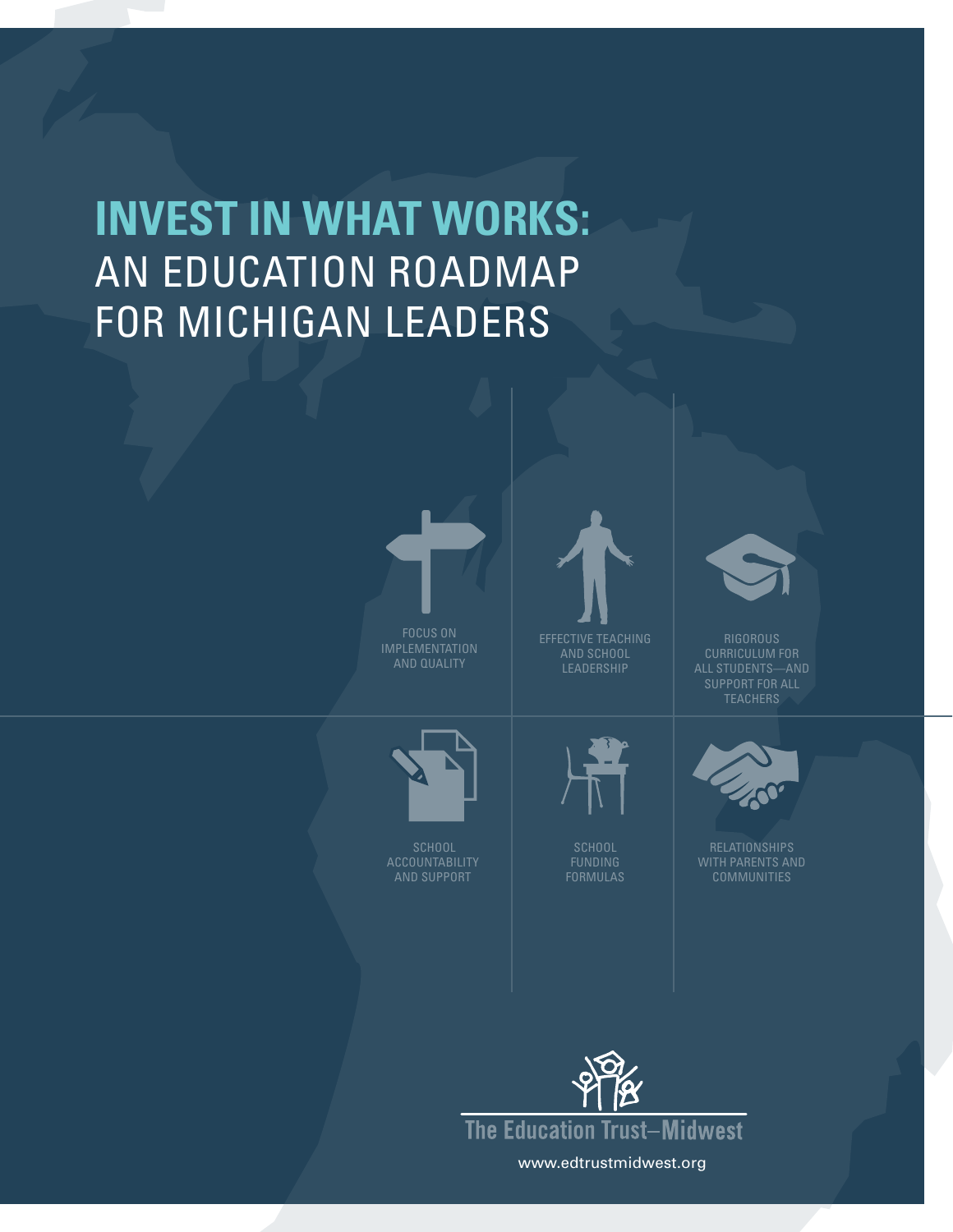# **Invest in What Works:**  AN EDUCATION ROADMAP FOR MICHIGAN LEADERS

By Sarah W. Lenhoff, Amber Arellano and David Zeman

As an organization made up of Michiganders, we know well how our parents once prided themselves on the quality of our state's public schools. Sadly, we have little to be proud of today. Our state's educational performance is lackluster by practically any reliable measure. In this report, we lay out a common-sense agenda to raise Michigan's achievement, and share some best practices from around the country. For years, Michigan has lacked a comprehensive education agenda and strategy to improve teaching and learning. This is a call to sensible action in a state that desperately needs it. We need to get to work on making the Great Lakes State a top 10 state for student learning. It's essential to our children's future – and the state's economic renaissance.

ABOUT THE AUTHORS: Sarah W. Lenhoff is the director of policy and research; Amber Arellano is the executive director, and David Zeman is the managing director of content and communications at The Education Trust-Midwest.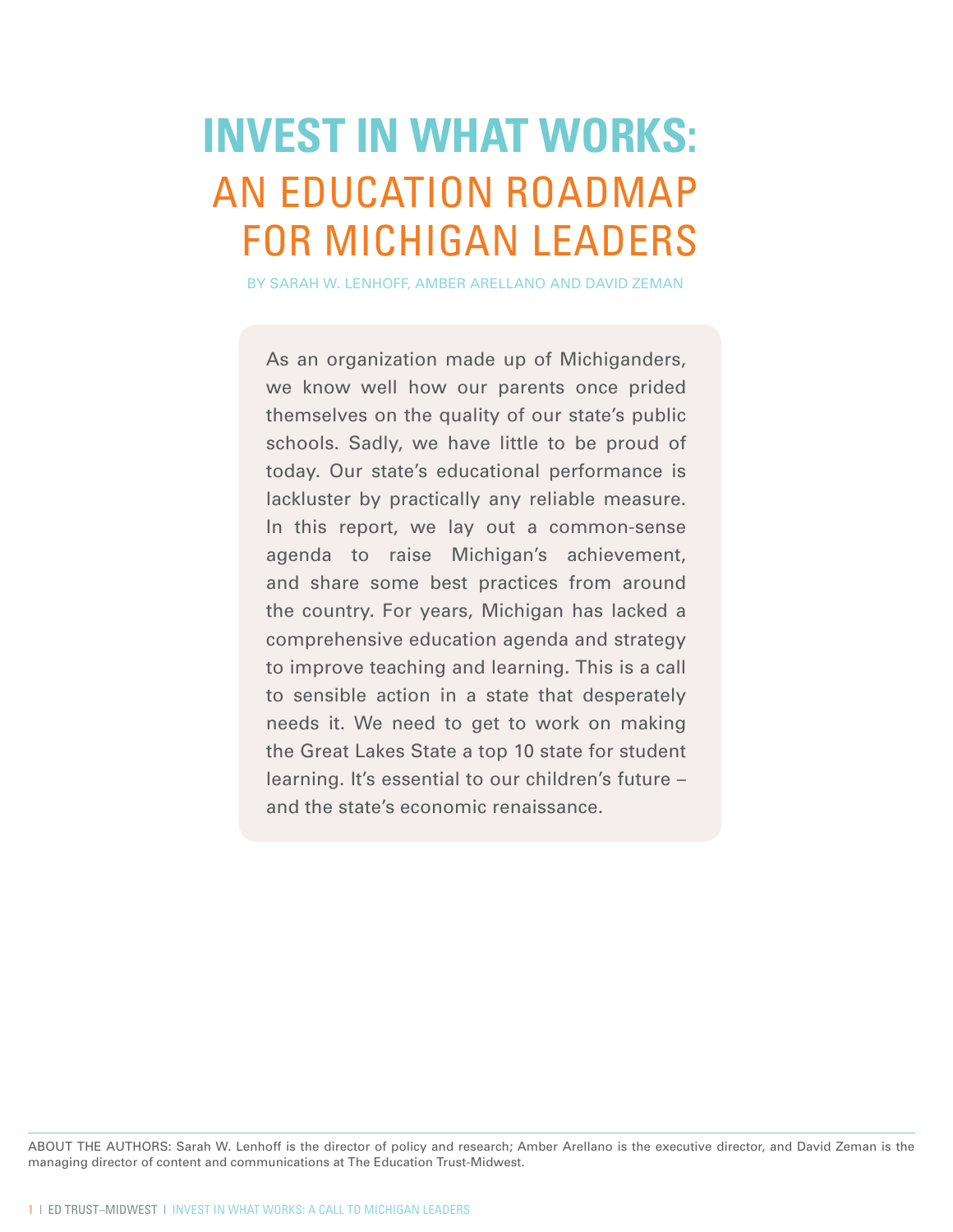## **Michigan Educational Performance: REMAINING LOW**

Michigan's educational performance has remained low relative to other states, according to a key national assessment. The National Assessment of Educational Progress (NAEP) is our country's only comparative state-by-state measure of academic learning among American students. It's an important measure, because it gives us a sense of how Michigan students are doing compared with their peers in other states. The results are sobering.



For example:

- In 4th-grade reading, Michigan ranks 35th out of 50 states for all students. It ranks absolutely last for African-American students - 45th out of 45 states that have data for this group. (See charts to the right.)
- In 8th-grade math, Michigan ranks 36th out of 50 states based on overall performance. Once again, it ranks near the very bottom for African-American students - 42nd out of 43 states that have data for this group.

And the problem isn't just with performance. A new Education Trust-Midwest (ETM) analysis shows that Michigan is also near the bottom of the nation for improvement over time.

- In 4th-grade reading, Michigan ranks 39th of 50 states in overall improvement for students between 2003 and 2011. We did not gain ground during this period. For African-American students, the state's improvement ranked 30th out of 41 states that have data for this group.
- In 8th-grade math, Michigan is 41st out 50 states in overall improvement. For African-American students, its improvement ranks 35th out of 40 states that have data for this group.
- Michigan's white students did not show any growth on the national assessment in 4th- and 8thgrade reading between 2003 and 2011, ranking 48th and 49th, respectively, for those grades.

## **Michigan's rank Declined over time** 4th-Grade NAEP Reading

The first chart below shows Michigan's rank in 4th-grade reading dropped from 28th in 2003 to 35th in 2011. Over this same period, Maryland's rank rose from 30th to 3rd. The second chart shows performance for African- American students.



\* Note: In 2003, only 41 states had enough African-American students to report data for this group; this rose to 45 states in 2011.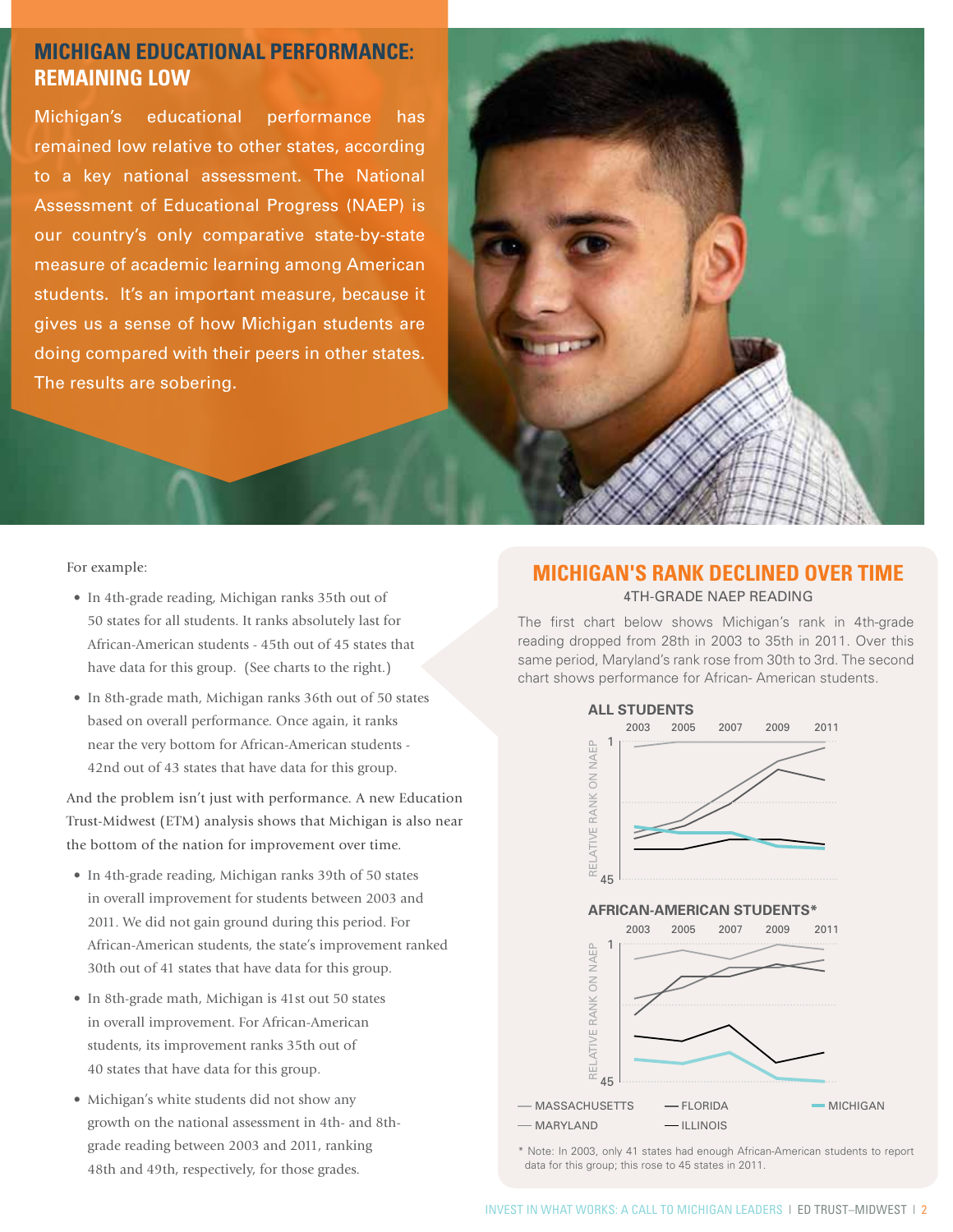**The result of low improvement coupled with low performance?** Michigan continues to fall further behind states that are improving student outcomes. For example:

In 4th-grade reading and math and 8th-grade math, Michigan's rank compared with all other states has fallen for students overall and for African-American, Latino, white, low-income, and higher-income students between 2003 and 2011. In 8th-grade reading, it fell overall and for African-American, white, and higher-income students. (The charts to the right show how little Michigan's low-income and minority students improved relative to students in other states over this period.)

**And what about performance on our own state assessment, the Michigan Educational Assessment Program (MEAP)?** While overall MEAP scores increased slightly between 2011 and 2012, only 40 percent of Michigan students across all grades met standards in math, and only 67 percent met standards in reading. In science, a dismal 15 percent of students met standards in 2012.

**The results for some student groups are even worse:**  Only 17 percent of African-American students across all grades met standards in math in 2012 and less than 45 percent met standards in reading. Just 3 percent of African-American students across the entire state met standards on the MEAP science exam.

## **MICHIGAN'S POOR, MINORITY STUDENTS SHOW LITTLE GROWTH COMPARED WITH PEERS IN OTHER STATES**

NAEP Grade 4 Reading

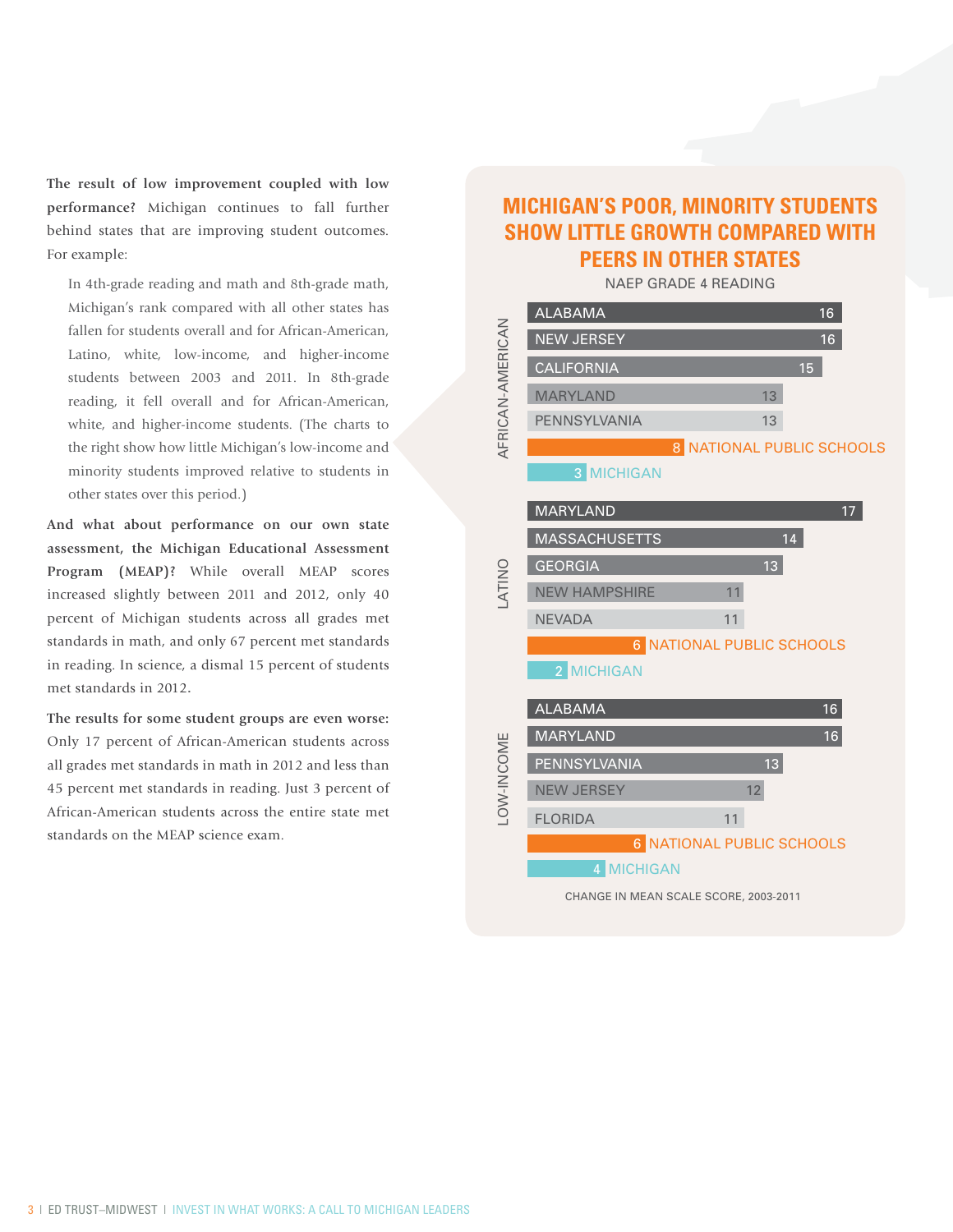## **What Happened? How Did We Fall So Far Behind?**

Some might blame our state's dramatic educational decline on our kids. After all, more and more are living in poverty. Michigan's gone through a tough decade of job losses and higher unemployment. Budget cuts have been painful to schools, as well. But in truth, states that have far higher poverty rates or larger enrollments of students of color have managed to produce strong improvements in recent years. For example, approximately 59% of Alabama's students come from low-income families. In Michigan: 48% of students come from low-income families. Yet Alabama posted among the nation's largest improvement in student performance for fourth-grade reading between 2003 and 2011, with gains of 13 points. By contrast, Michigan's performance was stagnant.

Why have our schools been stuck? For starters, for much of this period Michigan had low standards with a low-level state test that told most of our kids and schools that they were doing just fine, even though they really weren't. We didn't get around to setting more rigorous standards until recently. This meant Michigan parents and leaders didn't realize how much trouble our schools were in – and how urgently we needed to act.

But low standards weren't the only problem. For years, our school accountability and public reporting system was weak, sending unclear signals to educators about what was expected of them. We've allowed far too many of our children—especially those who are poor or of color—to be taught by teachers in subjects outside their areas of expertise. And when it came to evaluating our teachers, we told them they were all great. More recently, while our state moved early to adopt the new Common Core State Standards—something we support wholeheartedly we have lagged in providing teachers the supports they need to effectively teach the new standards.

While leading states were developing a more comprehensive approach to education, Michigan's primary strategy has been to expand school choice by allowing charter and virtual schools to proliferate, regardless of quality. Michigan has largely counted on choice to dramatically raise achievement – and that strategy hasn't paid off. Charters and virtual schools have experienced explosive growth, but they haven't come close to matching their promise.

## **SOME STATES HAVE MADE BIG IMPROVEMENTS, WHILE MICHIGAN REMAINS STAGNANT**



NAEP Grade 4 Reading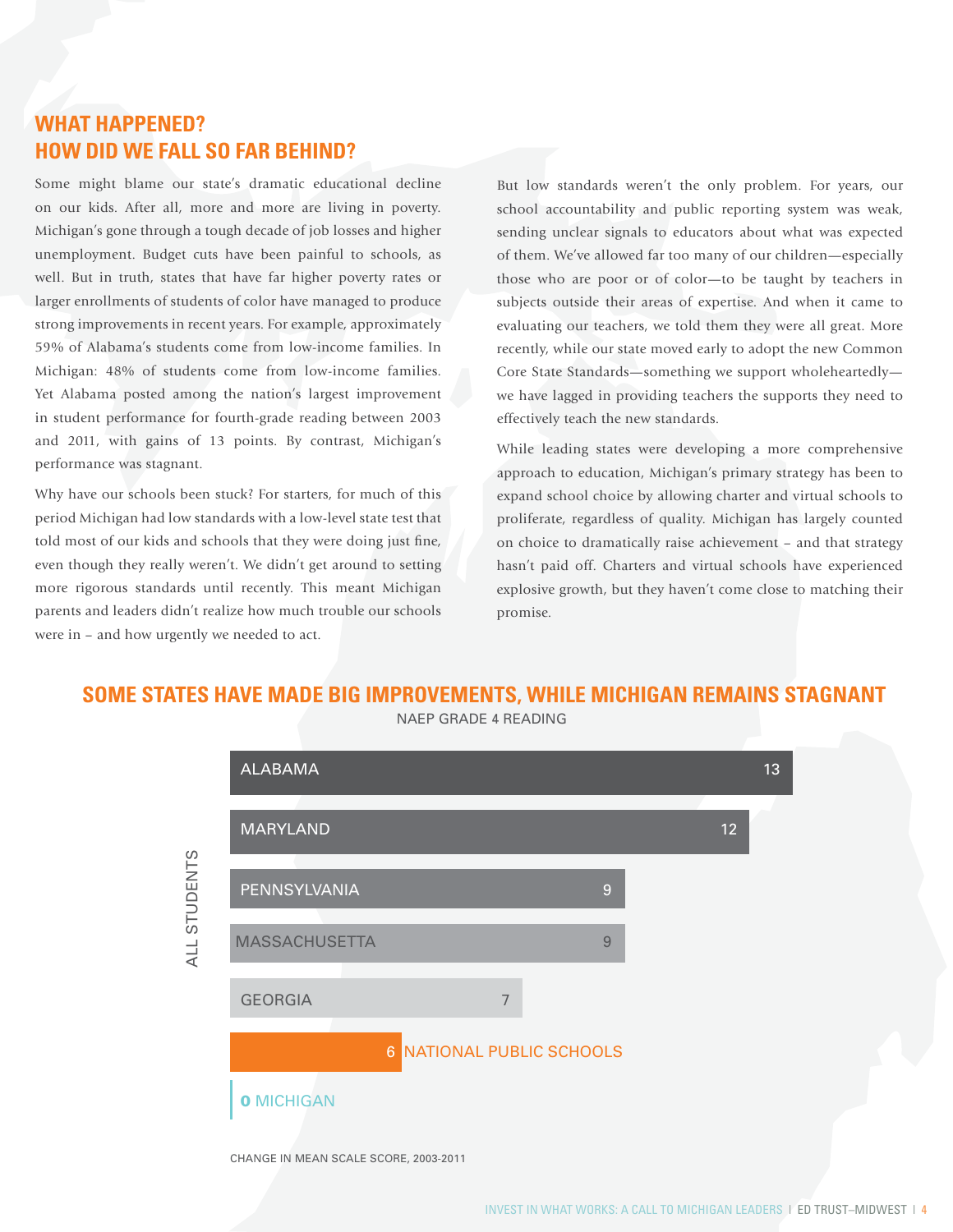## **Charters and CYBER Schools: Choice Without Quality**

### Charter Schools

Almost 20 years ago, the charter school movement began in Michigan, promising to deliver better academic outcomes than traditional public schools. In return for more flexibility and less regulation, charter leaders said they would offer better school choices than what families could find among traditional public schools.

Charter school expansion has been a politically popular educational improvement strategy. By the 2012-2013 school year, approximately 130,000 Michigan students attended a charter school. Today, the state pays about \$1 billion dollars in taxpayer money annually to charter operators, both for-profit and nonprofit.\*

That number is expected to grow rapidly in the coming years due to current and newly proposed measures that call for Michigan to invest millions more dollars in charter and cyber schooling. Among the changes: In 2011, the Michigan Legislature voted to remove the state cap on the number of university-authorized charter schools that could open in our state.

But here's the problem: Nobody is minding the store. There is little, if any, monitoring of charter school performance. And, when the cap was removed, there was no provision for quality, so even the lowest-performing charters can expand wherever they want.

It's time we got honest about Michigan's charter school performance. We are investing more and more taxpayer dollars in charters on the assumption that choice alone will produce better quality options. Too often, that's simply not the case.

In fact, our charter schools often under-perform our traditional public schools. Defenders of the charter status quo in Michigan – sounding a lot like their traditional school district counterparts – blame their low performance on the fact that charter schools serve so many poor and African-American children. But the truth is that charter schools often perform below traditional public schools that serve exactly the same kinds of students. Charts to the right show how many low-income charter elementary schools in Detroit performed no better in 2012 than traditional public elementary schools.

When we analyzed performance among Michigan charter schools and their operators, we found:

- Seventy-three percent of charter schools performed below the average Michigan public school in 2012.
- Though the state average for low-income students is far lower, almost half of the charter school operators in Michigan performed below even that level in 2012.
- Charter schools are disproportionally represented among our state's lowest-performing schools, with approximately 4-in-10 charters performing worse than 75 percent of Michigan public schools.
- Today, almost half of Michigan charter operators do not meet even a minimal standard of school performance. Of the 48 charter operators with schools in the state's 2012 school accountability system, 23 (48 percent) run most of their schools below the state average for low-income students. This means tens of millions of Michigan taxpayers' dollars are going to under-performing charter schools.

*(Continued on page 7)*



Schools? Resource Allocation in Charter and Traditional Public Schools," (East Lansing, MI: Michigan State University Education Policy Center, 2012).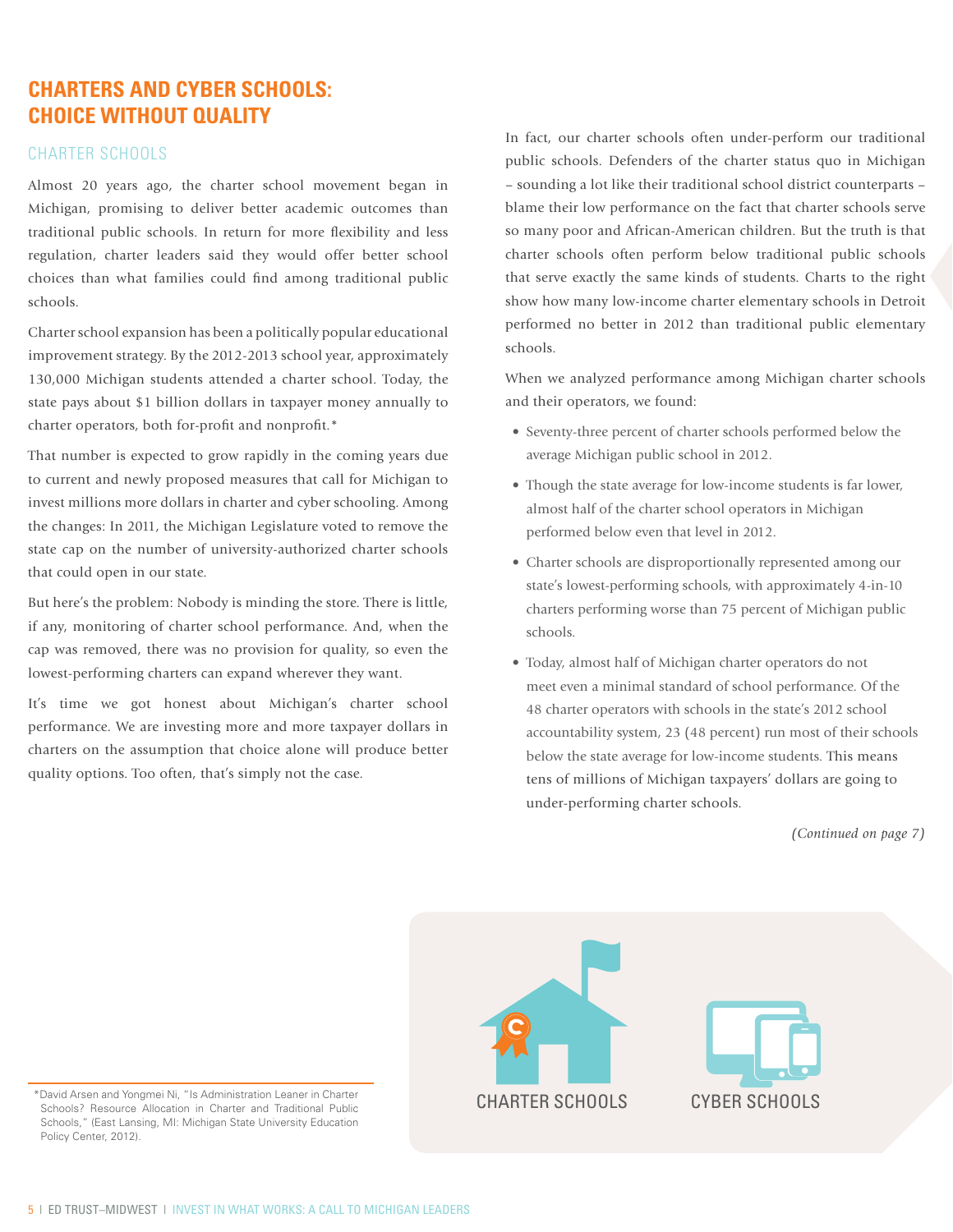

## **New Research on Michigan Charter Performance**

By Drew Jacobs

Recent research from Stanford University's Center for Research on Education Outcomes (CREDO) is particularly noteworthy because it compared similar Michigan charter school students to traditional public school students based on free and reduced lunch status; race and ethnicity; gender; English as a Second Language status; special education status; and grade level. This means Michigan leaders and families have a more nuanced comparison of student performance than we've had in the past.

CREDO found there is wide variation in the quality of our state's charter schools. Among its findings:

- Some Michigan operators do better on average than traditional public schools, and others do worse. For example, CREDO found that National Heritage Academies and University Preparatory Academy posted higher-than-average performance for their students, whereas Mosaica, Leona Group, and K12, Inc. posted lower than average performance.
- Michigan's worst performing charter operators are growing faster than better performing charter operators.
- Early performance of charters predicts later performance. Indeed, 80 percent of schools in the bottom 20 percent of performance remain low performers through their fifth year.
- Debunking a widely held myth that we must wait several years to see high performance in charters, CREDO found that charter schools can be excellent from day one.
- Finally, charter operators tend to open schools that replicate their current performance. If a charter operator has six low-performing schools open, it's likely that any additional schools will also be low performing.

So what does this mean for Michigan? First, we must acknowledge that there is a range of performance when it comes to charter operators – some do a great job and many others produce the same or worse results for kids. Second, we must act on this information to ensure that lowperforming operators do not continue to expand in our state.

Emily H. Peltason and Margaret E. Raymond, "Charter School Growth and Replication, Volume I," Center for Research on Education Outcomes, 2013. http://credo. stanford.edu/documents/CGARGrowthVolumeIN.pdf

James L. Woodworth and Margaret E. Raymond, "Charter School Growth and Replication, Volume II," Center for Research on Education Outcomes, 2013. http://credo. stanford.edu/pdfs/CGAR%20Growth%20Volume%20II.pdf

Drew Jacobs is a data and policy analyst at The Education Trust–Midwest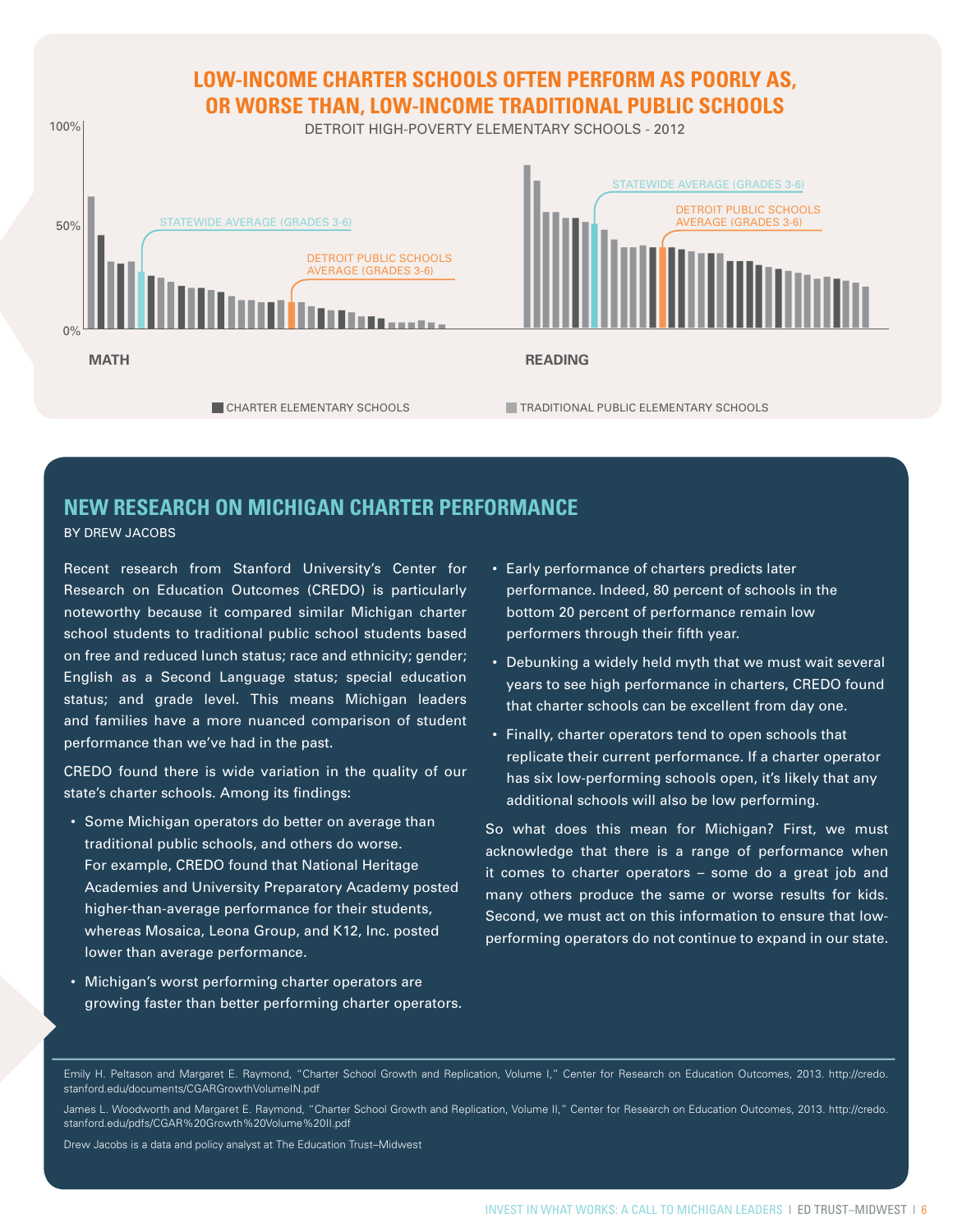#### *(Continued from page 5)*

#### CYBER Schools

We see similar problems when it comes to so-called "cyber" schools, where students work on home computers through online lessons and assignments. Though Michigan's first cyber school opened in 2010, the sector is growing fast. But early evidence from cyber schools in Michigan and other states indicate that these schools often perform much worse than traditional public schools.

The largest charter cyber school in Michigan, the Michigan Virtual Charter Academy, is run by a for-profit operator called K12, Inc. The Michigan Virtual Charter Academy's performance shows that its students are not reaching high levels of academic achievement. Only 33 percent of white students met standards in math, compared with 47 percent of white students statewide. In reading, the school performed below the state average for students overall, as well as for low-income, higher-income, and white students. African Americans are the rare exception, but though they best the state average for African-American students, proficiency rates remain shockingly low. The cyber school's low-income 11th graders scored lower in reading in 2012 than students in the Detroit, Grand Rapids and Flint school districts.

Advocates for unlimited charter and cyber school growth say that, with time, "the market" will force Michigan's low-performing charters to improve or close. Unfortunately, that is rarely the case. Neither time nor competition has produced a strong charter sector in Michigan. Stanford's CREDO report, "Charter School Growth and Replications," found that, with some exceptions, charter schools that start strong are likely to stay that way, just as lowperforming schools usually remain at the bottom. The researchers studied charters in 25 states, and ranked them by five levels of performance. Eighty percent of schools at the bottom performance level during their first year remained there for five years.

To be clear, Ed Trust-Midwest supports high-performing schools, regardless of governance structure. There are great schools in both the traditional public school and charter school sectors in Michigan – and we highlight some of this work later in this report. We believe all students should be taught at high levels. That's why we supported the lift in the state cap on charters, on the condition that truly rigorous standards be put in place to ensure high-performing charters are growing, while low-performers are not allowed to expand or be renewed.

But unlike leading states, Michigan's lawmakers neglected to enact this safety net. Today in our state, practically any charter school can be approved – even if its operator has a long and dismal track record of performance.

**THE IMPACT IS CLEAR.** Though charter and cyber schools have all the flexibility they want and none of the constraints that slow change in traditional school districts, this sector continues to replicate the same, dismal performance patterns of many of our traditional public schools. And Michigan taxpayers are subsidizing the expansion of failing charter schools, many of which end up destabilizing higher performing charter and traditional public schools. That's especially true in our most vulnerable communities such as Detroit, where charters have been growing most rapidly.

**Please see page 8** for a profile on Detroit's high-performing University Preparatory Math and Science Academy, a strong charter school that is struggling to compete with an infusion of low-performing charter schools in the city.

Investing public dollars in failing and struggling charter schools is simply ineffective. It's not smart policy, it's not good for our students, and it's not working for our state.

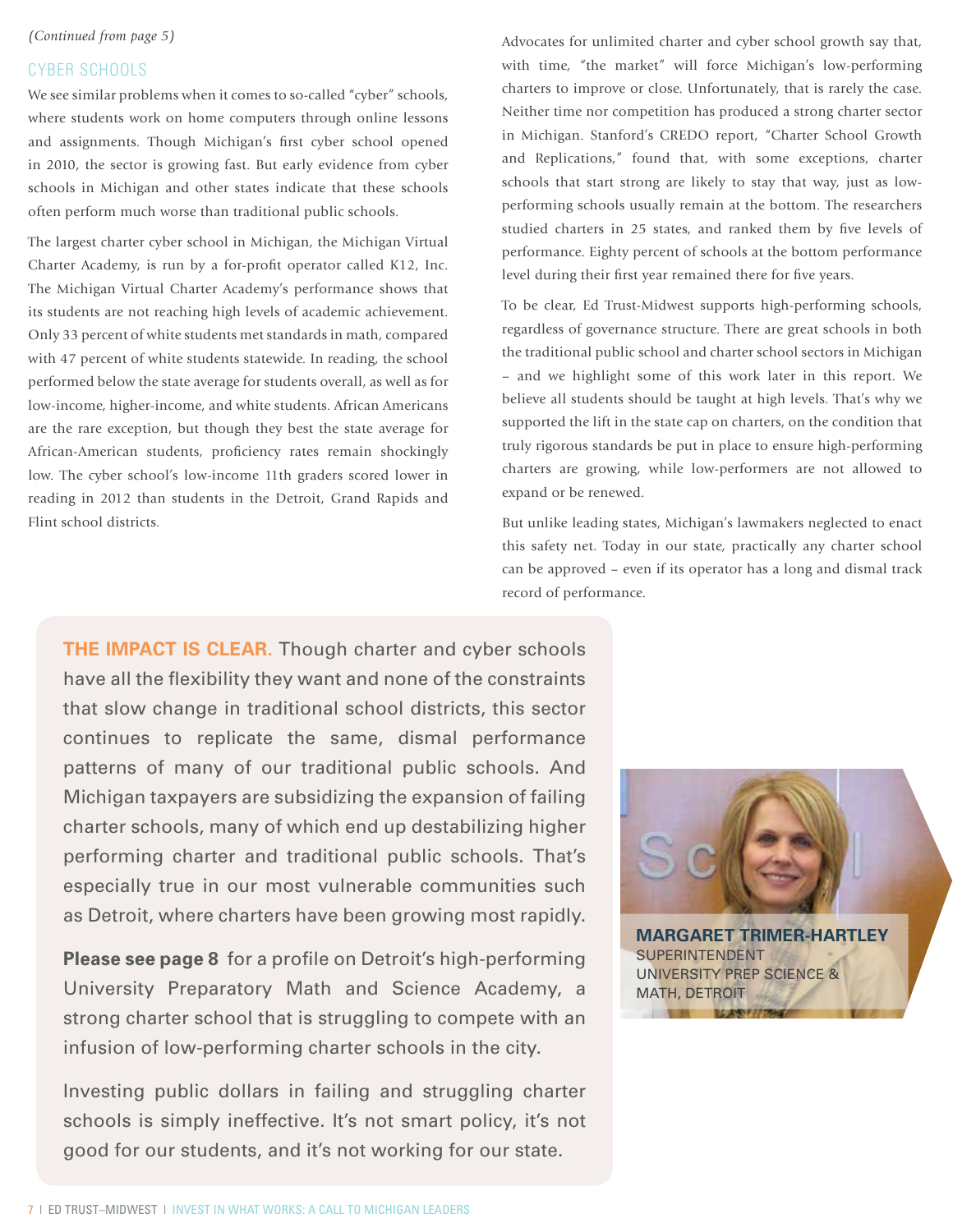Photography: Daymon Hartley, UPrep Students

## **HIGH-PERFORMING CHARTERS IMPACTED BY LOW PERFORMERS**

Gift certificates to Foot Locker, other incentives, attract families to struggling schools

By David Zeman

The flood of new charter schools into Detroit – including those run by companies with poor track records – presents serious challenges for the city, its students, and even for the city's highest-performing schools.

Students at University Prep Science and Math charter academy (UPrep), for instance, far surpass average scores for Detroit's students on the state MEAP exam.

Yet Superintendent Margaret Trimer-Hartley said she finds herself scrambling to recruit students – and keep the ones she has – citing an influx of lower-performing charters.

"There's more competition, and that can be a good thing," she said. "But if I'm going to lose a student, how does losing a kid to a low-performing charter that offers a great gift certificate to Foot Locker help that kid, or help improve the market?"

UPrep's academic success would suggest waiting lists – not empty seats.

Its students are mostly low-income and nearly entirely African American. Yet in math, UPrep students, who have slightly longer school days and operate on a year-round

calendar, beat statewide proficiency rates for all students – not just poor students or children of color.

Са

56  $57 - 71$ 

88 89-103

 $Ra_{Ac-L}$ 

 $10<sup>°</sup>$ 

<sup>6</sup> Cs Ba La-Lu

: Rb

55

۲r

Trimer-Hartley attributes the charter's success to several factors:

- Hiring strong principals and giving them broad authority to run the charter's middle and high school;
- Intensive training and collaboration among teachers;
- • A rigorous, college-focused curriculum,
- And a supportive, quality-conscious charter authorizer in Grand Valley State University.

And yet, "we have to fight for every kid." Last year, she said, roughly 25 students left UPrep, with half going to low-performing charters that offered students' families gift certificates or other incentives.

Competition alone does not necessarily drive schools to improve performance, given that so many schools in the city are struggling or failing – yet their doors remain open. Trimer-Hartley said the volume of low-performing charter schools actually makes quality charter schools less apt to share innovative teaching strategies.

"Charters are supposed to be laboratories of innovation," she said. "This is not how we should be operating."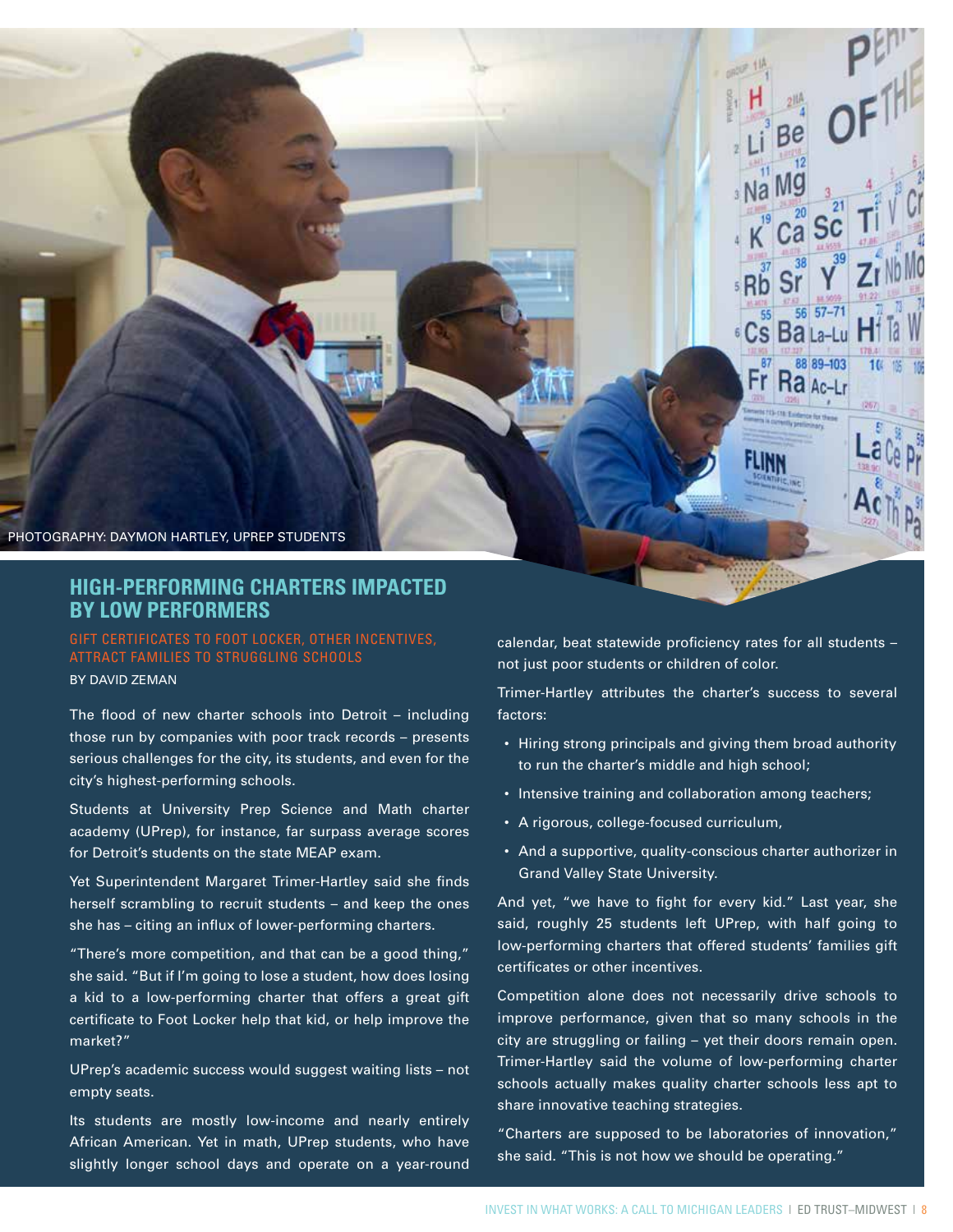



Teaching and SCHOOL LEADERSHIP



3. Rigorous CURRICULUM FOR All Students—and Support For All **TEACHERS** 



 4. School Accountability and Support



5. School Funding Formulas



6. Relationships WITH PARENTS AND **COMMUNITIES** 

# **Investing** In What Works

It's time for our leaders to be honest about what isn't working to raise Michigan's student learning. We need to invest in what works: common-sense strategies rooted in what research and experience tells us matters.

Thankfully, Michigan can benefit from many years of research on what helps improve teaching and learning, as well as from work in leading states. Massachusetts, Maryland and Florida, for example, have made impressive gains in achievement, including for African-American, Latino and low-income students. They show that state leadership matters – and can deliver results for students.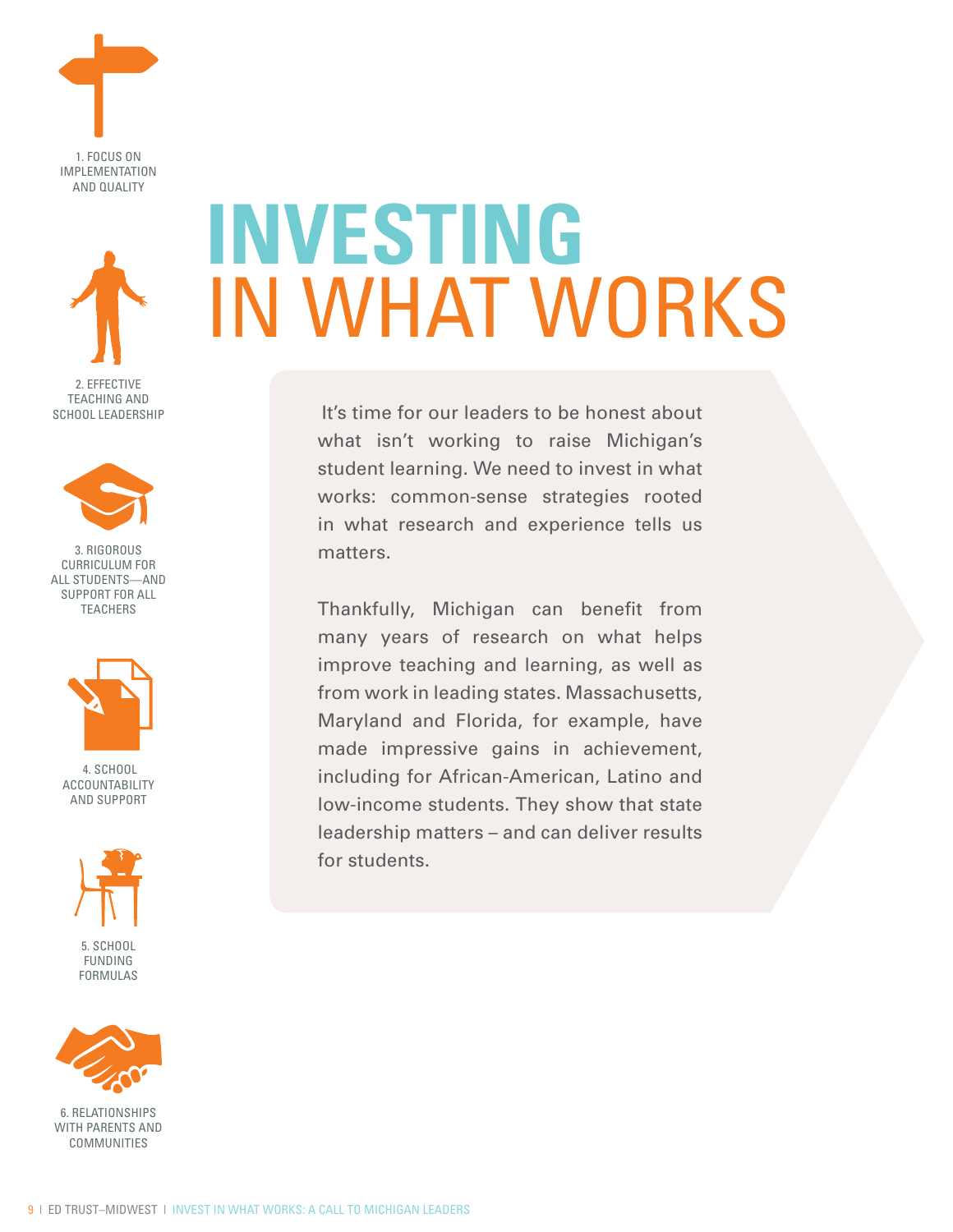# **Priorities** for Michigan

# 1. Sustained focus on Implementation and quality

Sustaining state leadership will require our educational and policy leaders to stop careening from one policy change to the next – and expecting choice alone to transform our schools. We must instead invest in proven, comprehensive strategies, and then keep our focus long enough to ensure they are properly implemented. To its credit, Michigan has already adopted new standards, re-made its accountability and public reporting system, and passed significant changes in teacher evaluation and tenure laws. But these reforms will accomplish little without significant state assistance for schools to make the necessary changes in practice in classrooms.

In the end, a state's success is less about the boldness of reform than the quality of implementation. This is where Michigan has been weak for years. That has to change. Our state leaders need to provide leadership, build capacity and make smart investments to properly jump-start or sustain implementation on important, sensible strategies.



## STATES TO LEARN FROM INCLUDE: Massachusetts, Maryland and Florida

Leaders in these states are focusing on core strategies to raise achievement. Today, they are among the nation's top states for student growth.

### **MASSACHUSETTS**

Students in Massachusetts posted some of the highest achievement scores on the national assessment in 2011. But they didn't just perform at high levels; they've also improved over time. For instance, Massachusetts' fourth-grade Latino students gained 14 percentage points in reading proficiency between 2003 and 2011 on the national assessment. In comparison, Michigan's Latino students only gained 2 points during the same time period. Massachusetts didn't become a high-performing/highimproving state by accident. It set high standards early on and held to them over time. The state made major investments in its public schools, including more generous funding for schools serving the poorest children. Education leadership has been stable, and there has been a unique partnership between the state and its largest urban schools districts. The current work in Massachusetts may be instructive. Like Michigan, Massachusetts has a new school accountability system, but the Bay State provides greater support to low-performing schools. For example, it ensures only high-quality external partners work with schools undergoing turnaround work.

State leaders in this state also have taken a thoughtful approach to charter school growth. The Massachusetts State Department of Education closely regulates charter schools in order to ensure new charter schools are strong, proven performers. Charter schools that seek to open in the lowest 10 percent of districts in Massachusetts must meet a "proven provider" standard, which requires evidence of strong academic performance. Indeed, to ensure high charter performance, the department is the sole authorizer for charters in the state.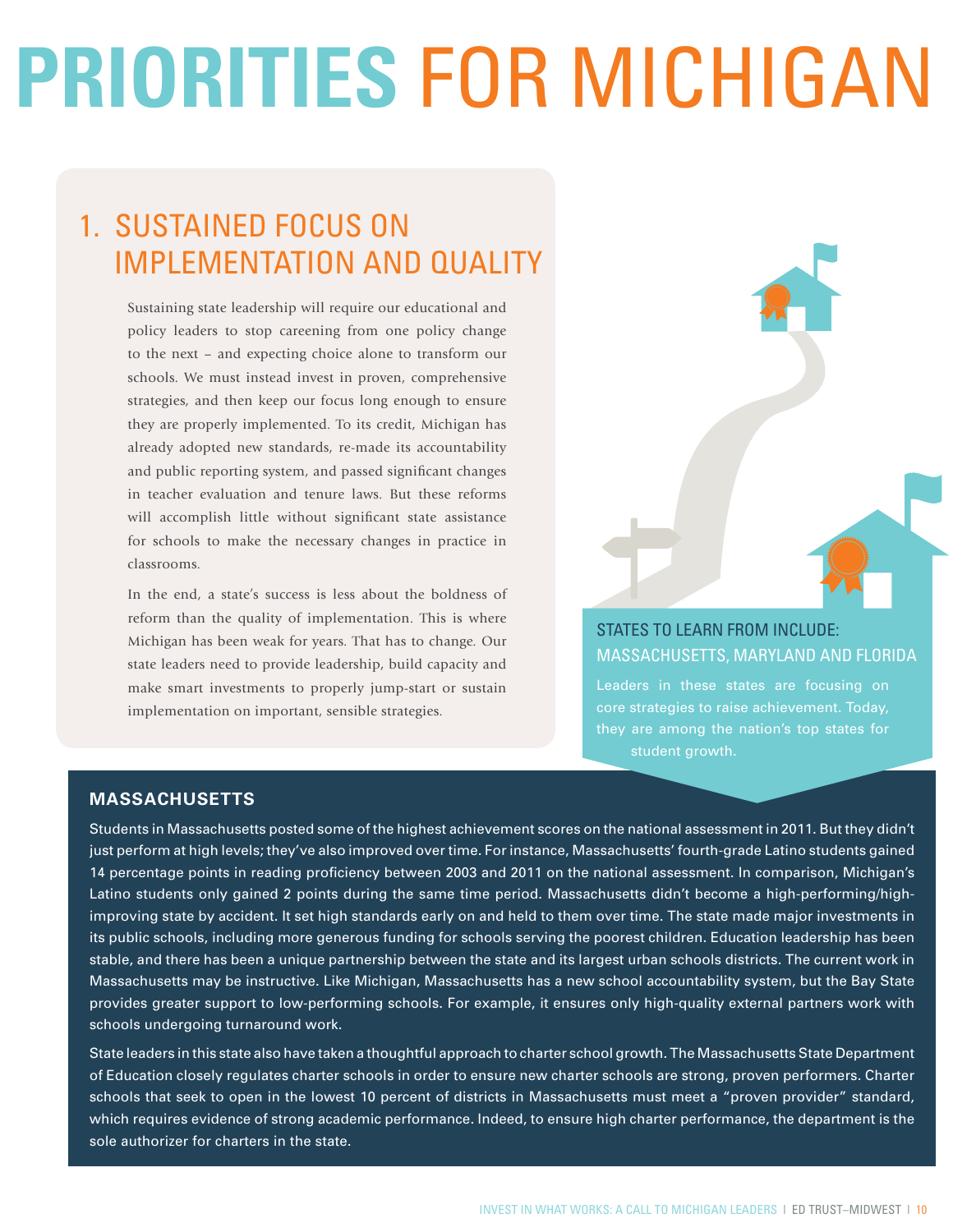## **Transforming Michigan's Teaching Profession**

#### Grand Blanc teachers say new evaluations have improved teaching culture

By David Zeman and Drew Jacobs

When Grand Blanc High School adopted a more rigorous teacher evaluation system last school year, the response from teachers was more wary than enthusiastic.

Some wondered whether one bad classroom observation could cost them their jobs. Others rolled their eyes at the disruption to their routines.

Fast forward to today. Teachers say they are not only believers in the new evaluation process, but they want even more feedback in the future. The experience, they say, is transforming the culture at Grand Blanc High. Teachers are more thoughtful about their lessons, and more collaborative in a profession where teachers aren't always comfortable asking colleagues for help.

"People became more conscious of what they were doing," said teacher Todd Babaisz, who chairs the school's social studies department. "All teachers want to be successful. They are now more open to going outside the classroom and getting more feedback."

That's precisely the kind of transformation envisioned by state leaders who supported the 2011 educator evaluation and tenure reforms, measures championed by The Education Trust–Midwest to better develop and support teachers so they could be more effective at raising Michigan students' achievement.

Though a statewide system of professional development and support is still being developed, Grand Blanc teachers say their experience bodes well for Michigan.

"Teachers come to school every day wanting to do their best job, and now we have an evaluation tool to help them grow their skills," Principal Jennifer Hammond says. "Teachers were surprised about the amount of growth that low-performing students showed. This is changing the culture of the profession at our school."

The more intensive evaluation model was negotiated between Grand Blanc Community Schools and the local teacher's union. Overseeing its rollout in the high school is Hammond, whose interest in the program extends beyond Grand Blanc. Hammond sits on the Michigan Council for Educator Effectiveness, the stateappointed group of experts that is designing Michigan's first statewide system for evaluating and developing educators.

Hammond, like her teachers, is thrilled with the results so far. She said teachers take pride in exceeding performance goals and are talking more about their craft than she can ever recall in more than two decades as an educator.

The more demanding evaluation process challenges her schedule. She evaluated roughly 100 of Grand Blanc's 140 teachers last year (a deputy principal handled the rest), while running a bustling high school of 2,700 students.

But, she said, the rewards are worth it.

*(Grand Blanc continues, opposite page)*

## 2. Foster Effective Teaching and SCHOOL LEADERSHIP

Decades of research tell us that the single most important in-school predictor of student achievement is the quality of classroom teaching. That's why ETM made the development of effective teachers and school leaders our most important priority when we opened in Michigan three years ago, and why we will continue to prioritize this issue. (See sidebar on Grand Blanc)

Despite its critical importance, our state still lacks a coherent set of policies, systems and, most of all, practices to improve teacher effectiveness — from improving teacher preparation, to providing highquality feedback, support and coaching in the classroom, to more effective recruitment, placement and compensation.

Yes, as noted earlier, Michigan has passed educator tenure and evaluation reform. Yet most Michigan school districts do not have the resources or expertise to properly implement these systems. They need state support. Soon, a state-appointed group of education experts is expected to share evaluation recommendations that should provide much-needed guidance to struggling districts, as well as a state data system that should allow Michiganders to compare educator performance across districts.

But developing systems to more reliably evaluate teachers is only part of the solution. (Certainly, districts will need real support to do evaluations right: these are big changes from how districts have done business in the past.) The state also needs to work closely with districts to build real professional development and support to help educators get better. State leaders also need to take their oversight role in teacher and principal preparation seriously, expanding programs that produce the most effective educators, and shrinking or closing those that consistently turn out weak performers.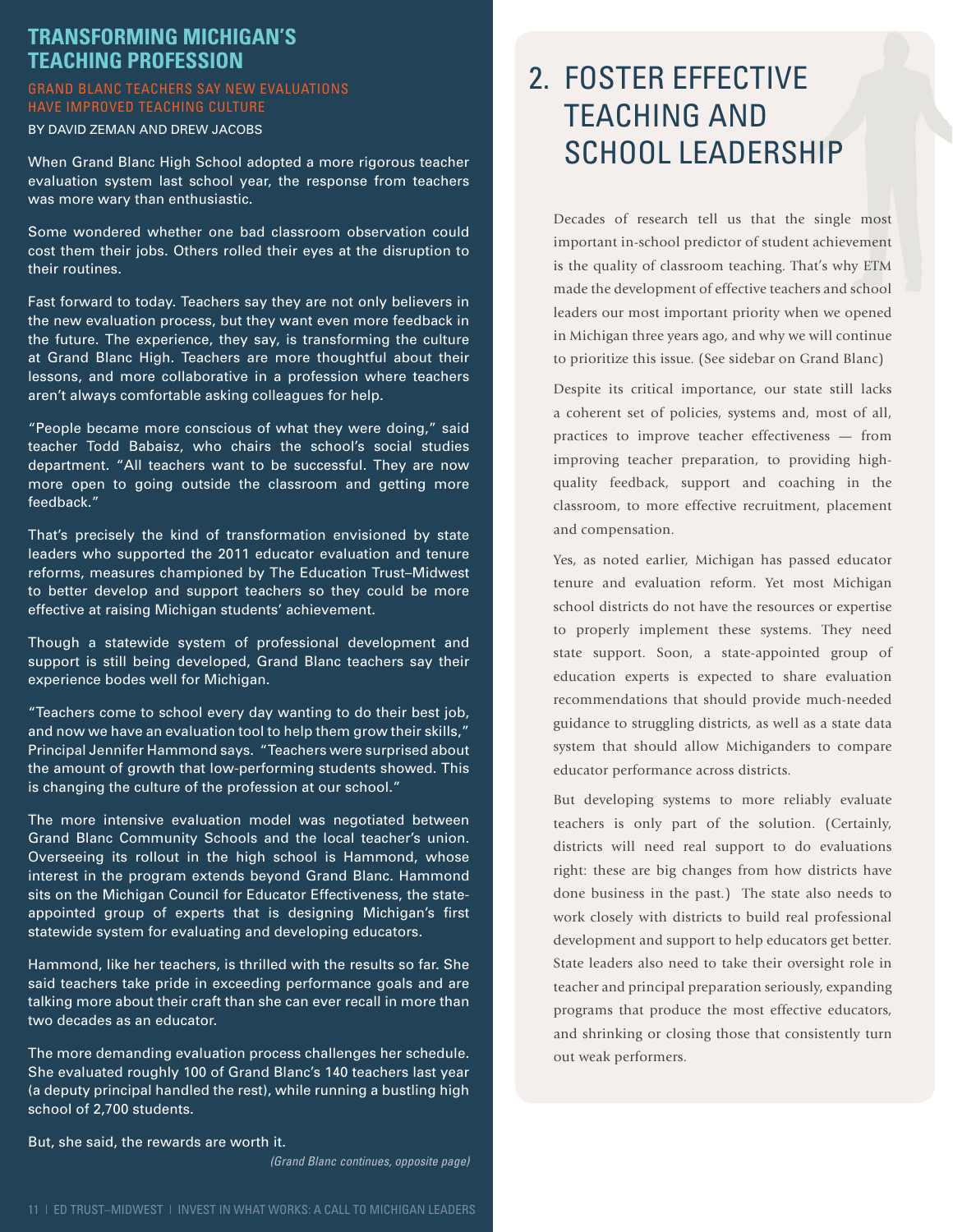#### States to learn from include: Maryland, Florida

of the highest rates in the country for low-income, Latino, and African-American performance between 2003 and 2011 in national testing. The state is now working to implement a robust educator evaluation system with statewide training and support for evaluators. In Florida, which today ranks among learning on Advanced Placement tests.



**Jennifer Hammond PRINCIPAL** Grand Blanc High School

**Todd Babaisz** Social Studies Chair Grand Blanc High School

Photography: Marvin Shaouni



#### *(Grand Blanc continued)* Meaningful Feedback

In Grand Blanc, as in most schools, evaluations were historically pro forma affairs, with the principal often simply checking off boxes on a form. That was pretty much it. As math teacher Sarah Johnson summarized the process: "It's been 'Great job,' and sending you on your way."

Teachers rarely received the kind of rich feedback, support or tailored professional development that allowed them to improve their instruction. As one teacher put it, while school leaders said they wanted good teachers, "no one had a sense of what it took to get there."

That changed during the 2011-2012 school year.

Under Grand Blanc's more rigorous evaluation process, every teacher is observed at least once a year, with younger teachers visited in their classroom every month. Faculty members are evaluated on their classroom management, professionalism, and on their ability to meet student academic growth goals. Hammond records her observations in an iPad app, which sends results immediately to teachers so they can determine steps for improvement with their evaluator.

Teachers are encouraged to spend more time talking to, and learning from, colleagues.

"We now know the specific categories that we're going to be rated on," said Tanya Russian, a science teacher. "And it gives new teachers a place to start in terms of knowing what a highly effective teacher looks like."

While Grand Blanc teachers said they interacted in the past, the new, more intensive evaluation system makes it more acceptable to engage in deeper professional conversations.

"It has not always been in our culture for a teacher to say, 'My kids didn't do well on this, can you help me?'" Hammond said.

There are times, she said, when a teacher will learn more from a colleague than from the principal. "I don't always know all the content. I can't go into French 4 and know the content she's teaching, if it's correct. We need peers to provide some feedback, too."

Joanne McKelvie, a special education teacher, said she benefited from more collaboration. "I steal every idea I can that I think can be meaningful in the classroom."

Hammond recalled a 12-year veteran who acknowledged feeling stale about her teaching. Hammond urged her to watch a colleague, even arranging for a substitute to handle the veteran's classes. The teacher later told Hammond that visiting her colleague's classroom was the best half day she'd spent in years.

It was the kind of creative solution that boosts teacher morale while, more importantly, improving instruction for students.

Several teachers said they hope the state's evaluation system, when it's announced later this year, will also include a plan for "master teachers" – instructors who are recognized for great teaching and can help principals shoulder evaluation work and mentor new or struggling colleagues.

In the meantime, the teachers interviewed said they remain hungry for more feedback.

"Honestly, said Alyssa Roth, a second-year English teacher, "I wish we had met a little bit more."

Invest in What Works: A Call to Michigan Leaders | Ed Trust–MiDwest | 12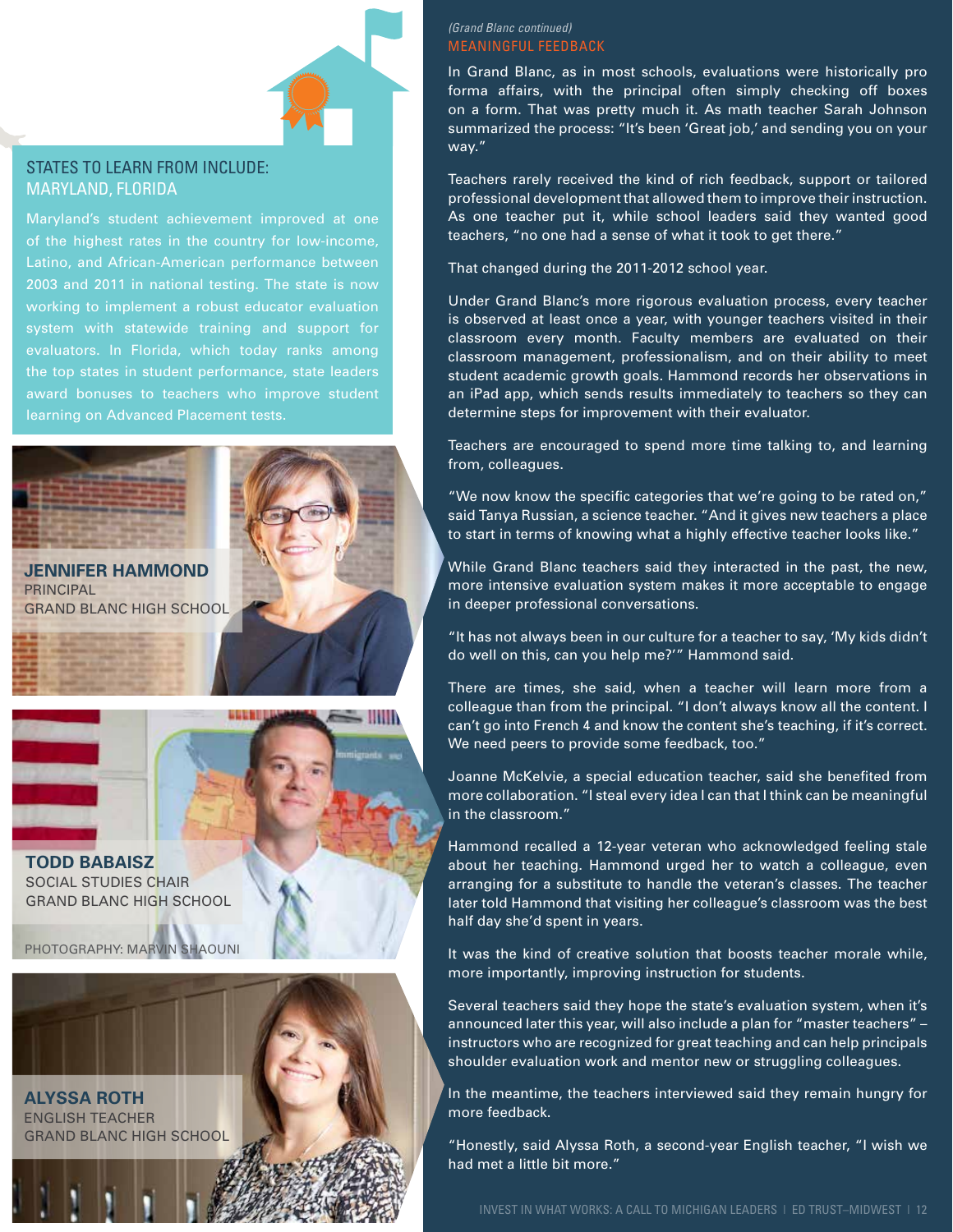# 3. Provide A Rigorous College- and Career-Ready Curriculum to All Students—and Comprehensive Support to All Teachers

Both common sense and academic research tell us that students who are challenged more in school will be better prepared upon high school graduation, whether for work or for college. Though Michigan was slower than some states to act on that knowledge, our state has made a series of reforms in the past decade to strengthen standards. That started when the state threw out its old, low-level high school exam and substituted the ACT; it continued when the state adopted the Michigan Merit Curriculum for high school students, a much tougher set of course requirements than previously existed. Now Michigan is among 45 states adopting the rigorous Common Core State Standards, while working with other states to develop tests that align with these standards, which students will begin taking in 2015.

But adoption of these policies is not enough. All students, rather than just some, need their coursework to align with these new standards. And teachers and school leaders need to be adequately prepared to teach in deeper ways – that includes a high-quality curriculum to help students meet these standards. That's where our state needs to get its act together. Instead of providing the in-depth preparation and curricular resources our educators need to help students meet these tougher standards, our educators have received maybe an hour or two of training and a hand-out. Michigan can do better. We need to better prepare and support educators if our students are to benefit from these higher standards – and educators in our highest poverty schools need to be first in line.

Fortunately, there's a lot we can build on. Because 45 states have adopted Common Core, Michigan can take advantage of pooled resources – and cost-savings – to develop materials and other collaterals related to teaching the Common Core, and helping all students succeed in the Michigan Merit Curriculum. There's no time to waste.



A STATE TO LEARN FROM: **MARYLAND** 

adoption of the Common Core standards to raise the level of rigor in its schools. **See Maryland profile, following page.**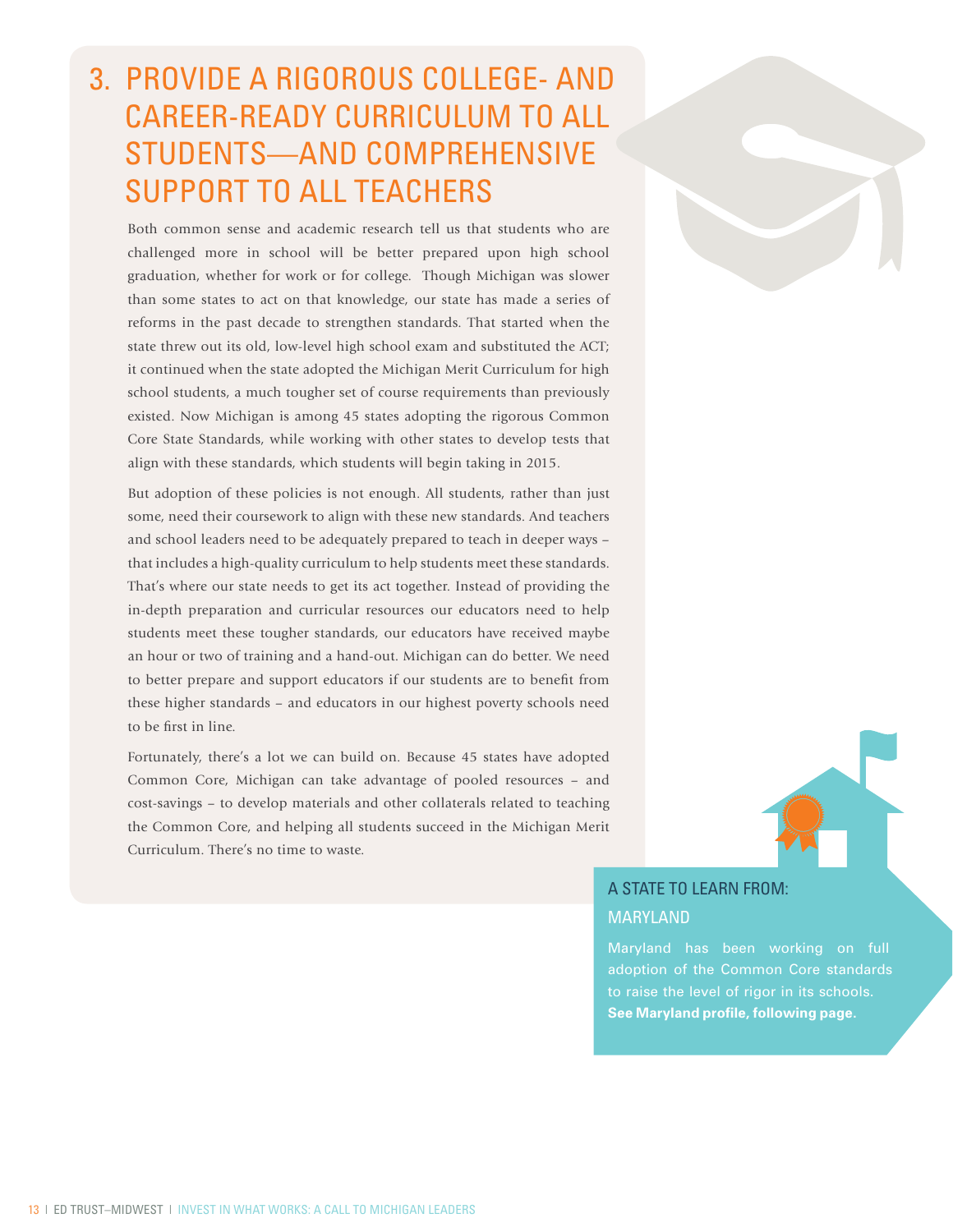

#### MARYLAND

Maryland improved at one of the highest rates in the country for lowincome, Latino, and African-American performance between 2003 and 2011 on the national assessment. In 2012, Education Week ranked the public education system in Maryland first in the country for its commitment to ensuring that all students have quality teachers and for preparing high school students for college and career. Maryland did not reach the top overnight. The state benefited from very capable and stable leadership, generous funding formulas, with extra funding for high-poverty districts. It also has a manageable number of school districts, many of which are high capacity.

Despite its high ranking, Maryland is not standing still. It's aggressively implementing the new Common Core State Standards, which build on best practices in other states. As part of its implementation strategy, Maryland has invested in academies that bring school teams together to train on Common Core instructional strategies and lesson development. More than 200 teachers have been trained, and are running lessons through, a quality control process developed by Washington, D.C.-based ACHIEVE. This process will be made available to teachers across the state.

Maryland is also working on educator evaluation, with statewide training and support for classroom evaluators. State and district leaders are working together to integrate evaluation reforms with the Common Core implementation.

By Drew Jacobs and Sarah W. Lenhoff

Some Michigan charter and traditional public schools are dramatic exceptions to statewide patterns, rapidly improving achievement for historically low-performing students. Here are two examples. The strategies they employ can be adopted by any school in Michigan.

At Detroit's **University Preparatory Science and Math (UPrep)**, a charter near the city's riverwalk, students performed better than citywide Detroit scores in all subjects on the 2012 MEAP test, for students overall and for African-American and low-income students. In fact, the school beat the state proficiency rates on MEAP in math, overall and for African-American and lowincome students. In reading, UPrep beat the state for African-American students by over 20 points. UPrep attributes its success to investing in intensive training and collaboration among teachers; strong school leadership with broad authority; and a rigorous, college-focused curriculum. **See related article on page 8.**

**At Harms Elementary in the Detroit Public Schools**, students demonstrated more improvement than the state average in reading and math. In addition, not only did the school perform significantly higher than Detroit as a whole, it also beat statewide averages for some groups on the 2012 MEAP. For example, Harms' Latino students beat the state proficiency rate for Latino students in reading and math. Leaders at Harms say they invest time in making sure students are getting rigorous reading training as early as kindergarten, including appropriate support, through the Accelerated Reading program. Principal Dr. Karen White says a strong commitment to early childhood programs at the school; a stable teaching force with years of expertise; community partners, and family literacy programs also help make the school successful.

"We offer family literacy programs since our school serves a large ELL (English language learners) population," says White. "Classrooms have seating for parents and on a normal school day you will see parents in the school building learning alongside their children. It helps to have parents understand what their kids are learning. This program was so popular that we now have morning and afternoon sessions four days a week."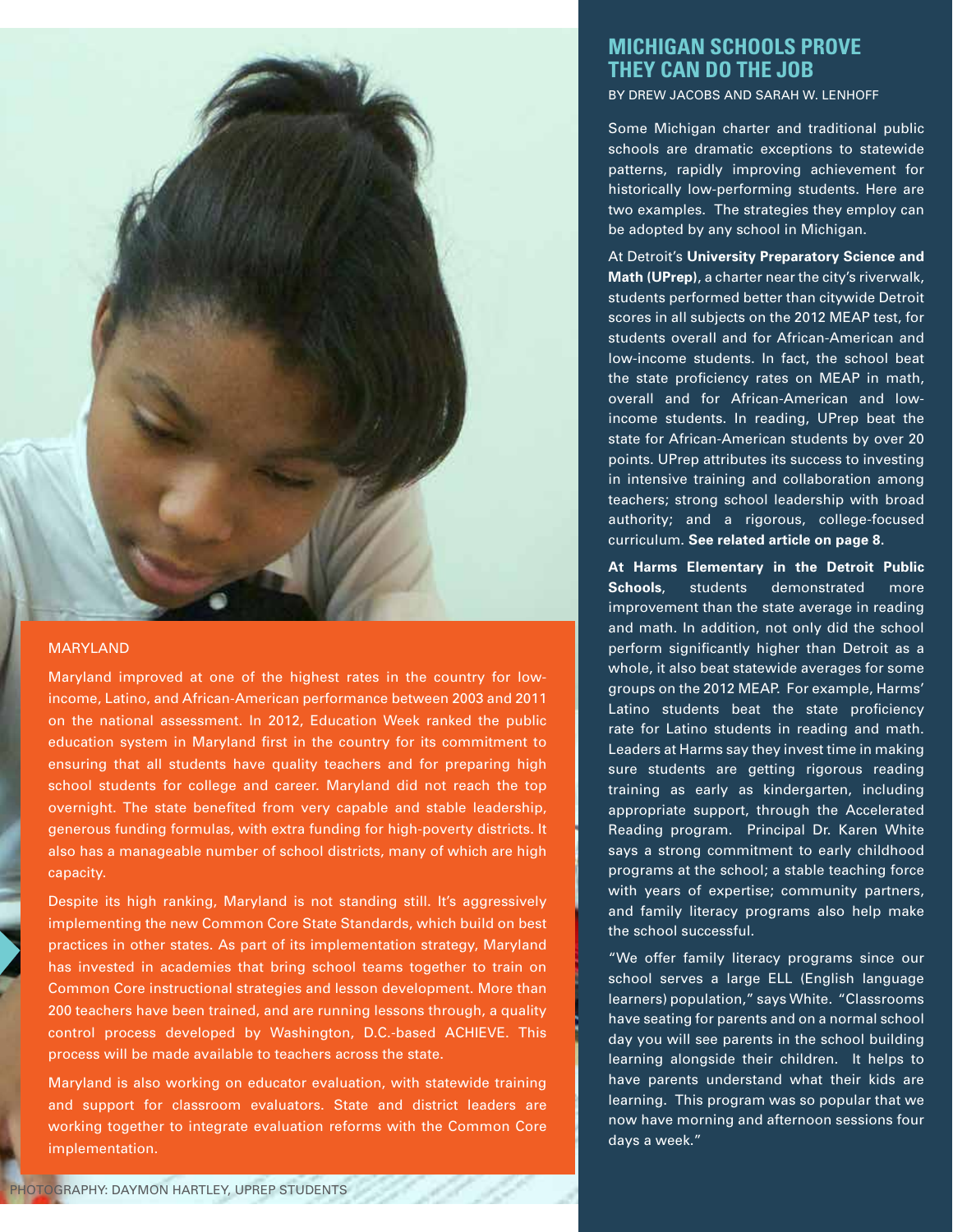# 4. Improve School Accountability and **SUPPORT**

All schools – traditional public, charter, and cyber – must be held accountable for fulfilling their ultimate purpose: improving student learning. This belief has been a tenet of the Education Trust for more than two decades, and it is more important than ever in Michigan.

With more schools to choose among every year, but achievement levels still far below those in many states, it is hugely important that all Michigan schools be held accountable for meeting ambitious improvement goals. This requires state-level monitoring of student performance and close examination of the performance of our most vulnerable students.

In recent months in Lansing, concerns about low-performing schools are often dismissed with, "That's the job of the Education Achievement Authority." Well, for a handful of schools, that's right. But Michigan has many more consistently low-performing schools – run by charters and traditional districts – that, for many reasons, will never enter the EAA. Those schools also need support for improvement based in research and proven expertise, rather than wishful thinking.

Michigan also must build a stronger accountability framework for chronically low-performing charter operators, and the authorizers who continue to allow these operators to open more schools.

#### STATES TO LEARN FROM: **MASSACHUSETTS**

Massachusetts has a rich accountability system that provides greater flexibility and support to State Department of Education also closely regulates charter schools to ensure that new charter schools are strong, proven performers. **See Massachusetts profile, page 10.** 

#### Florida

Florida has been a national leader in elementary reading. Between 2003 and 2011, the state's low-income fourth graders made more improvement on the reading NAEP than low-income students in 45 other states. In 2011, Florida ranked 4th of 50 states in reading for low-income fourth graders.

Some of that success springs from a serious investment to boosting the skills of Florida's elementary teachers in teaching reading. One of the state's major universities played a leading role in that training, and worked hard to keep the quality of teacher supports high.

But Florida's success is also attributable to an established school accountability system that sets clear expectations and generates useful information to parents and the public. Florida schools are held accountable for how students perform each year on statewide tests in reading, math and science, as well as for how much progress students make over time. High schools are also held accountable for important measures of college and career readiness, such as participation and success in AP and IB courses and student performance on the ACT or SAT.

Performance on these indicators is included on publicly-available school report cards, and each school is given an A-F grade that is the basis of decisions about whether schools receive autonomy for high performance and growth, or support and - ultimately - intervention for low performance and growth.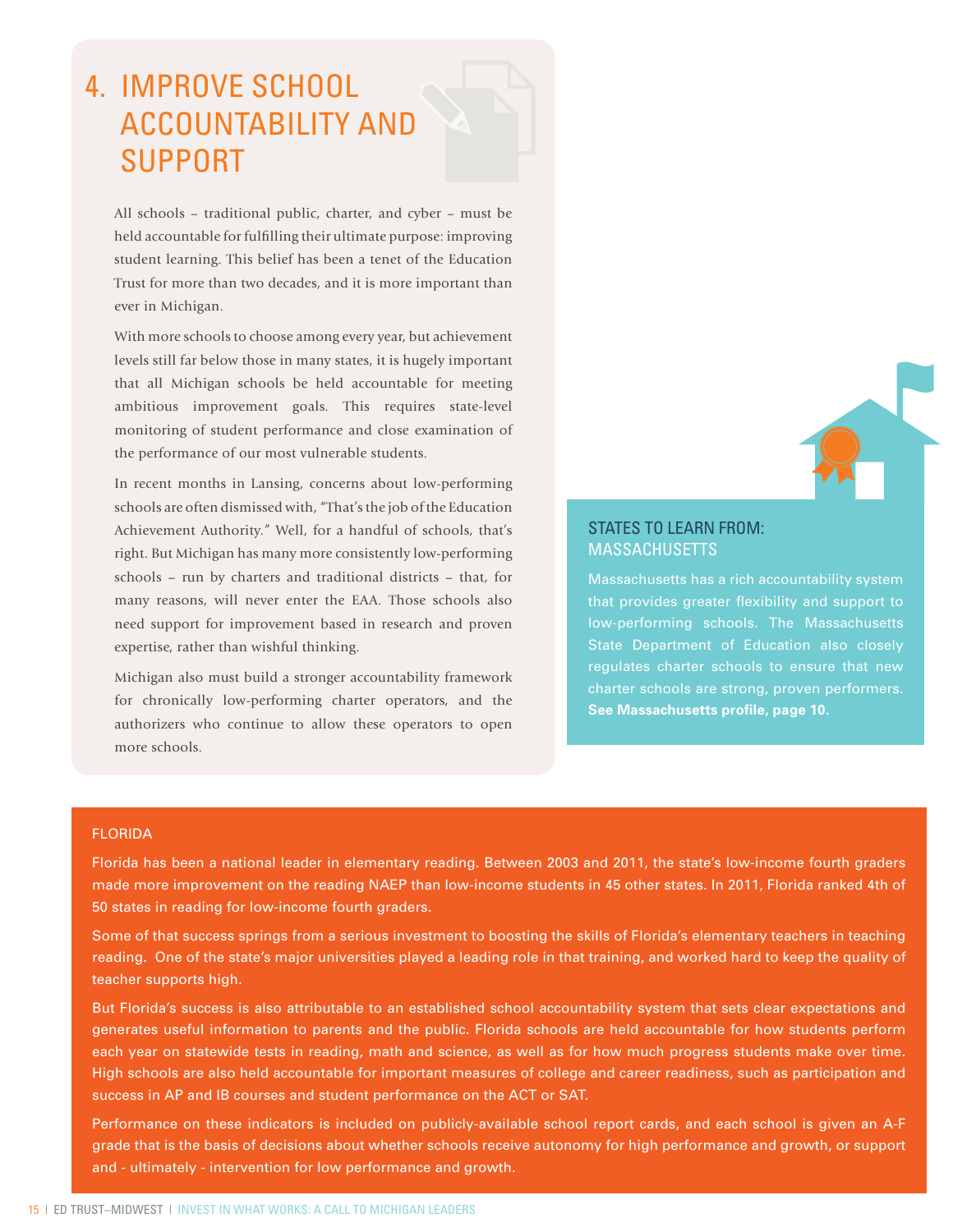# 5. Revise School Funding **FORMULAS**

In recent years, Michigan has cut its education budget, as it has cut many other state functions. Clearly, these cuts have hurt. While money isn't the most important predictor of student learning, its absence makes it difficult if not impossible to prepare students to meet the demands of a rigorous curriculum and a rapidly changing world. And when schools serving the poorest kids end up with less funding—from local, state or federal resources—we can be pretty sure those children won't catch up.

Bells

en

Michigan has not yet conducted a serious enough review of education funding —in terms of its adequacy, or in whether money is distributed equitably. It's time to do that. We need a finance system that makes "just-right" investments in schools, while not wasting money on strategies that don't work. Moreover, schools that serve our most needy children need extra resources, not fewer.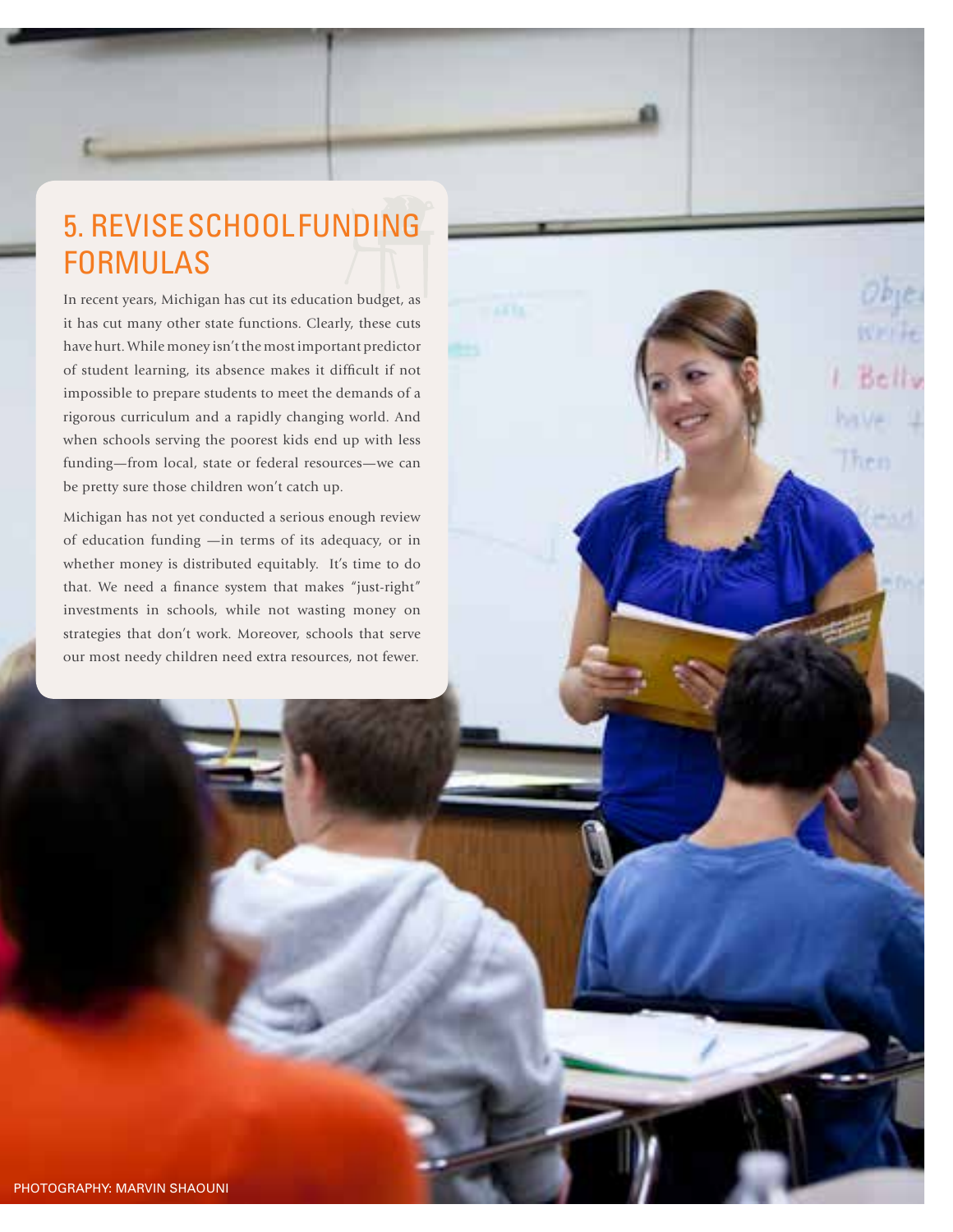# 6. Help Schools Strengthen Relationships with Parents AND COMMUNITIES PHOTOGRAPHY: DAYMON HARTLEY

For schools to truly be successful, they must work together with parents and communities. Schools that establish strong connections to their communities improve student learning more than other schools.

Sometimes this is easier said than done, and our educator preparation programs don't always equip future principals and teachers with the skills and tools they need to engage parents as partners in their children's education. Educators need help, including materials they can use and training in how to use them. Parents, meanwhile, need honest, simple-tounderstand information on how their children are performing. Providing that information for parents, and that help for educators, ought to be at the top of the to-do list for the Michigan Department of Education, intermediate school districts, school districts, and civic and community leaders.

### A STATE TO LEARN FROM: **FLORIDA**

understand, closely followed, statewide A-F accountability system. Though the system though they have wide achievement gaps – it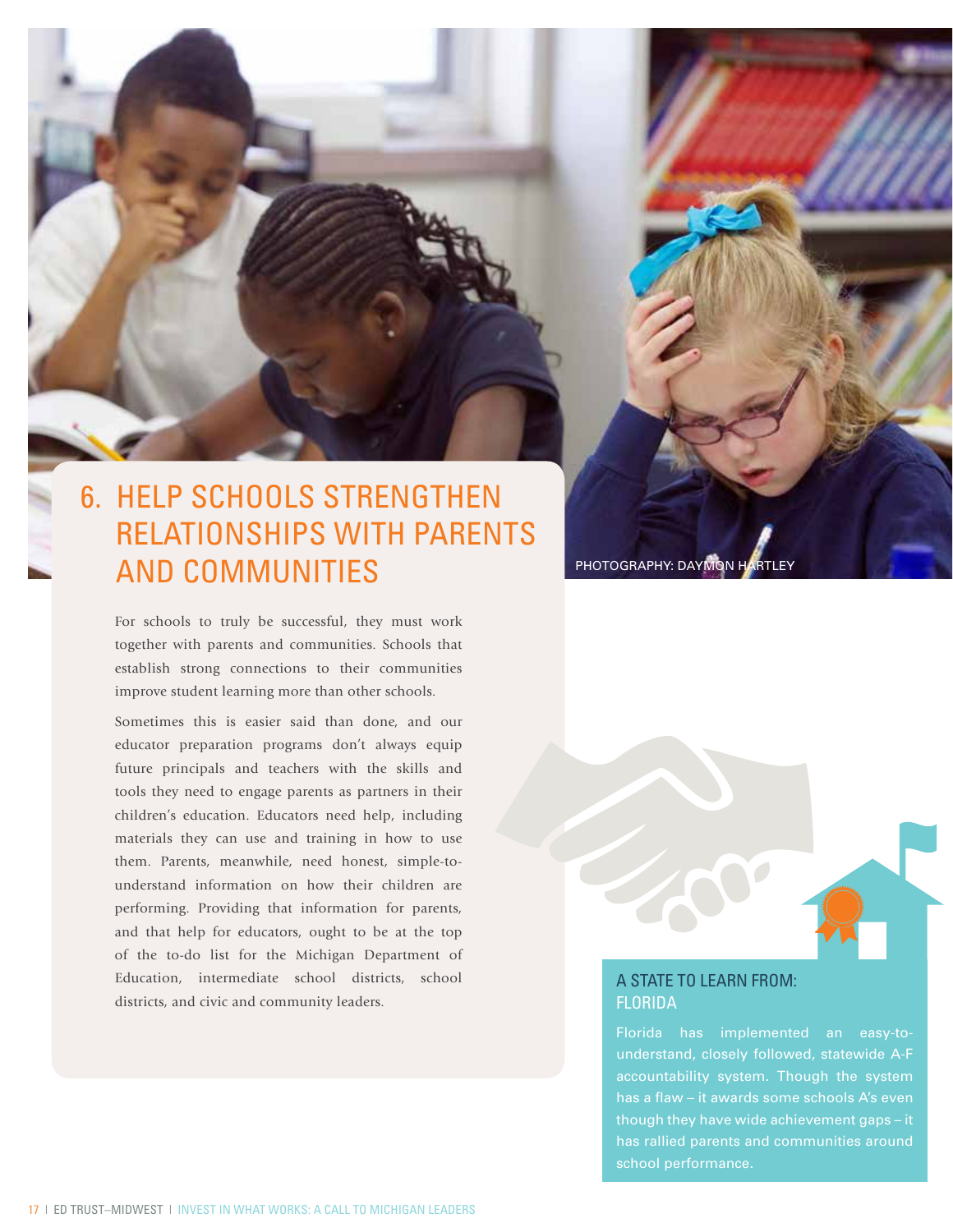## **CONCLUSION**

This six-part agenda may be common sense, but no piece of it is easy. Successfully implementing Common Core, overhauling our preparation and development of teachers, and helping schools to better engage with parents are each complicated undertakings that require considerable effort to do well.

But school choice alone isn't going to get us anywhere. Michigan families have many options when it comes to schools. The problem is that we have so few choices that are actually good – high-performing schools that deliver better teaching and greater learning for our students.

It's time Michigan develops a coherent, common-sense strategy to raise achievement and then devotes the planning and resources to ensure it's implemented effectively. Other states are on their way. Michigan can be, too.